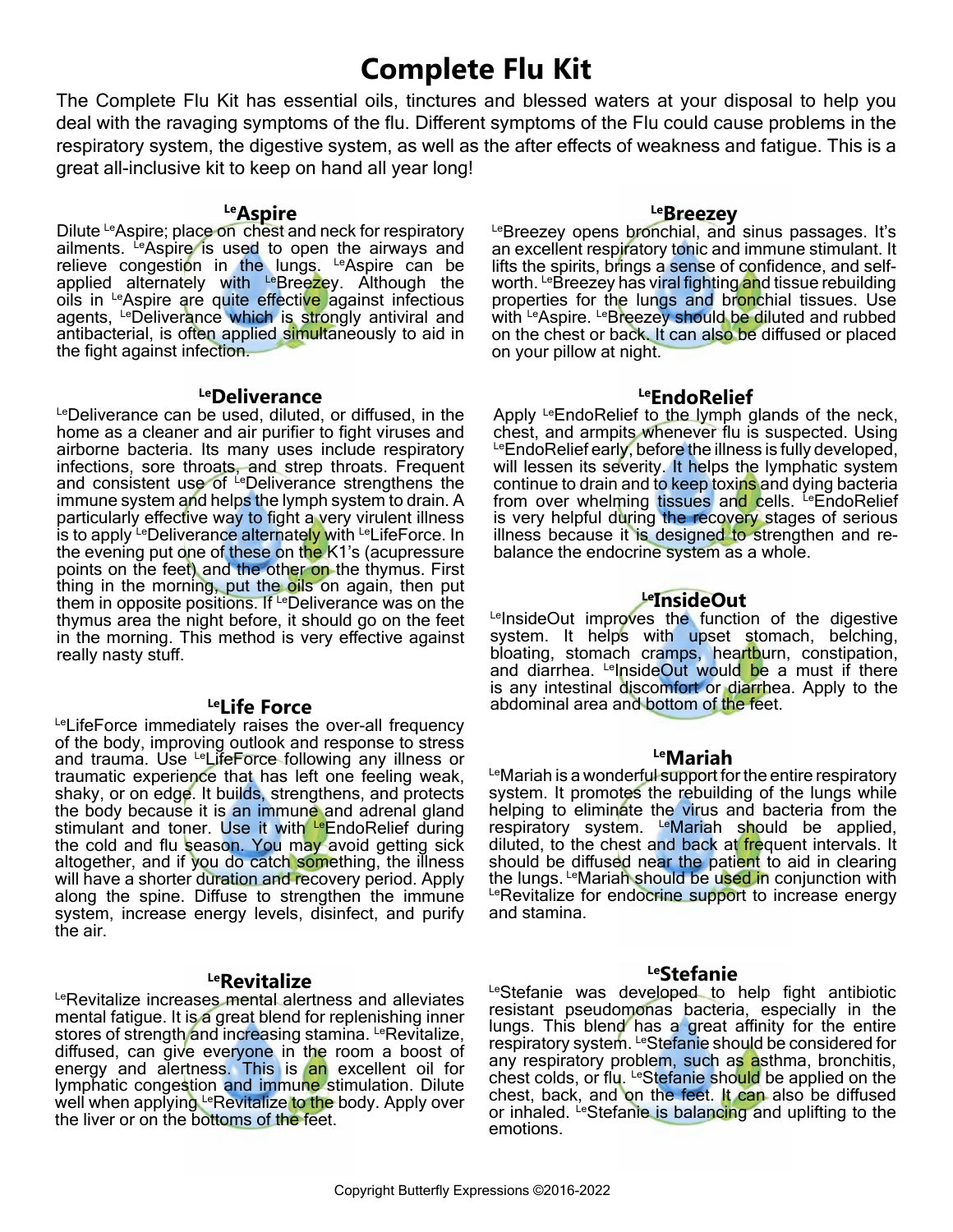# **Complete Flu Kit**



# **Diarrhea #1\* \*\***

(Use only when symptoms are present) Diarrhea #1 is useful for intestinal distress such as diarrhea or cramping pains in the bowel brought on by the flu, food poisoning, or when you have eaten something that disagrees with your digestive system. Take a few drops of Diarrhea #1 at the first sign of bowel cramping or a loose stool. Take a few more drops after the next loose stool or if

cramping persists, up to 5-6 times per day.



# **Arsenicum Album \* \*\***

(for any intestinal, bacterial flu or if relapse occurred.)

 (Use only when symptoms are present) **Symptom picture can consist of:**

Exhaustion, but with anxiety and restlessness.

Low vitality and eventual emaciation and weight loss.

• Shortness of breath with suffocative buildup of mucus in the nose or throat.

• Abdomen swollen and painful with an enlarged spleen.

• Darting pain through upper right lung; shortness of breath when not sitting up.

- Headache relieved by cold.
- Itchy scalp.
- Liver and spleen enlarged and painful. (use LeRevitalize)

• Nausea, retching and vomiting. Craves cold water but vomits it immediately.

- High fever.
- Swollen throat making swallowing hard or impossible.

• Vertigo-almost loss of consciousness-during coughing or retching spells.



# **Eupatorium Perfoliatum\* \*\***

(body aches and pains.)

 (Use only when symptoms are present) **Symptom picture can consist of:**

Severe and violent aching in the bones including back, limbs and head.

Soreness and painful aching; bruised feeling in bones, especially in old injuries.

• Hoarseness and dry cough with soreness in chest.

• Cough with influenza; cough better from getting on hands and knees.

• Headache with soreness of eyeballs.



# **Veratrum Album\* \*\***

(Use only when symptoms are present) **Symptom picture can consist of:**<br> **•** Sudden collapse with

collapse with extreme coldness, blueness and weakness.

• Vomiting that is violent and profuse. Diarrhea also violent and purging.

- Cramping in the legs and feet.
- All symptoms are violent and sudden and often accompanied by fainting.

• Face very pale, blue, looking collapsed and cold; tip of nose very cold.

• Voracious appetite and thirst but eating and drinking, particularly cold things, is immediately vomited.

- Vomiting worse with any motion.
- Cold sweat on forehead.

• Heart palpitations with rapid audible respiration. (use LeVitality)

• Mucous in bronchials and throat.

• Large hard stools followed by watery diarrhea then more hard masses.

# **Gelsemium Sempervirens\* \*\***

 (Use only when symptoms are present) **Symptom picture can consist of:**

• Muscular soreness, great fatigue and headache. Great shaking and trembling.

• Drowsiness almost a stupor, sometimes with delirium.

Feeling of emptiness in stomach or bowels; cramping with diarrhea and yellow

discharges; gnawing and/or spasmodic pain in the transverse colon; painful contractions; tenderness in right iliac region.

- Chilliness up and down the spine.
- Face has a hot, flushed appearance.
- Thirstless, little appetite for food.

• Weak slow pulse with pain in the heart region with movement. (use LeVitality or LeRevitalize)

- Partial paralysis of the bladder. (Use  $L$ eRevitalize)
- Feeling of oppression in the chest; slow breathing alternating with spasms and quick, short breaths.
- Excessive trembling and weakness of the limbs.
- Pain from throat to ear with the feeling of a large lump in the throat that cannot be swallowed.
- Dizziness and blurred vision.

# **LeCoconut Oil**

Coconut oil is odorless and colorless. It absorbs readily into the skin, leaving no residue. It doesn't stain clothing and easily washes out of clothing and bedding. Coconut oil is an excellent skin moisturizer; rarely aggravates existing skin problems such as fungal or bacterial infections and does not clog pores. It leaves the skin feeling smooth but not greasy. Coconut oil has almost no aroma at all and has the added advantage of a long shelf life at room temperature without rancidity. Coconut oil is considered one of the best carrier oils.